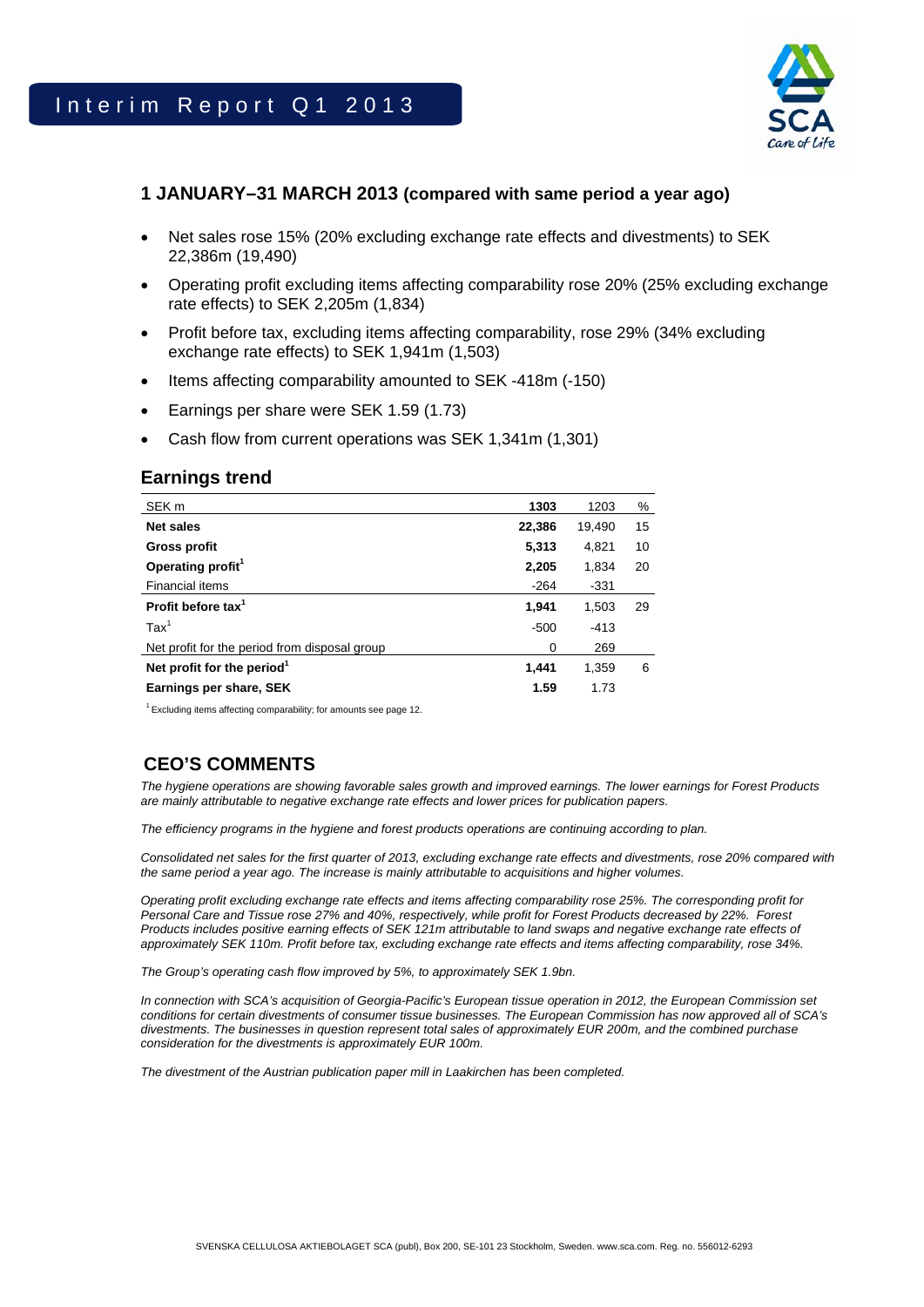



## **EARNINGS TREND FOR THE GROUP**

| SEK <sub>m</sub>                                                               | 1303      | 1203      | ℅  |
|--------------------------------------------------------------------------------|-----------|-----------|----|
| <b>Net sales</b>                                                               | 22,386    | 19,490    | 15 |
| Cost of goods sold                                                             | $-17,073$ | $-14,669$ |    |
| <b>Gross profit</b>                                                            | 5,313     | 4,821     | 10 |
| Sales, general and administration                                              | $-3,108$  | $-2,987$  |    |
| Operating profit <sup>1</sup>                                                  | 2,205     | 1,834     | 20 |
| <b>Financial items</b>                                                         | $-264$    | $-331$    |    |
| Profit before tax <sup>1</sup>                                                 | 1,941     | 1,503     | 29 |
| $\text{Tax}^1$                                                                 | $-500$    | $-413$    |    |
| Net profit for the period from disposal group                                  | 0         | 269       |    |
| Net profit for the period <sup>1</sup>                                         | 1,441     | 1,359     | 6  |
| $1$ Excluding items affecting comparability; for amounts see page 12.          |           |           |    |
| Earnings per share, SEK owners of the parent                                   |           |           |    |
| - after dilution effects                                                       | 1.59      | 1.73      |    |
| Margins (%)                                                                    |           |           |    |
| Gross margin                                                                   | 23.7      | 24.7      |    |
| Operating margin <sup>1</sup>                                                  | 9.8       | 9.4       |    |
| Financial net margin                                                           | $-1.2$    | $-1.7$    |    |
| Profit margin <sup>1</sup>                                                     | 8.6       | 7.7       |    |
| $\text{Tax}^1$                                                                 | $-2.2$    | $-2.1$    |    |
| Net margin <sup>1</sup>                                                        | 6.4       | 5.6       |    |
| <sup>1</sup> Excluding items affecting comparability; for amounts see page 12. |           |           |    |

## **OPERATING PROFIT PER BUSINESS AREA**

| SEK <sub>m</sub>       | 1303  | 1203  | %     |
|------------------------|-------|-------|-------|
| Personal Care          | 810   | 668   | 21    |
| Tissue                 | 1,235 | 925   | 34    |
| <b>Forest Products</b> | 257   | 331   | $-22$ |
| Other                  | -97   | -90   |       |
| Total $1$              | 2,205 | 1,834 | 20    |

 $1$  Excluding items affecting comparability; for amounts see page 12.

## **OPERATING CASH FLOW PER BUSINESS AREA**

| SEK <sub>m</sub>       | 1303   | 1203   | %     |
|------------------------|--------|--------|-------|
| Personal Care          | 749    | 631    | 19    |
| Tissue                 | 1,091  | 1,234  | $-12$ |
| <b>Forest Products</b> | 296    | 177    | 67    |
| Other                  | $-274$ | $-264$ |       |
| Total                  | 1,862  | 1,778  | 5     |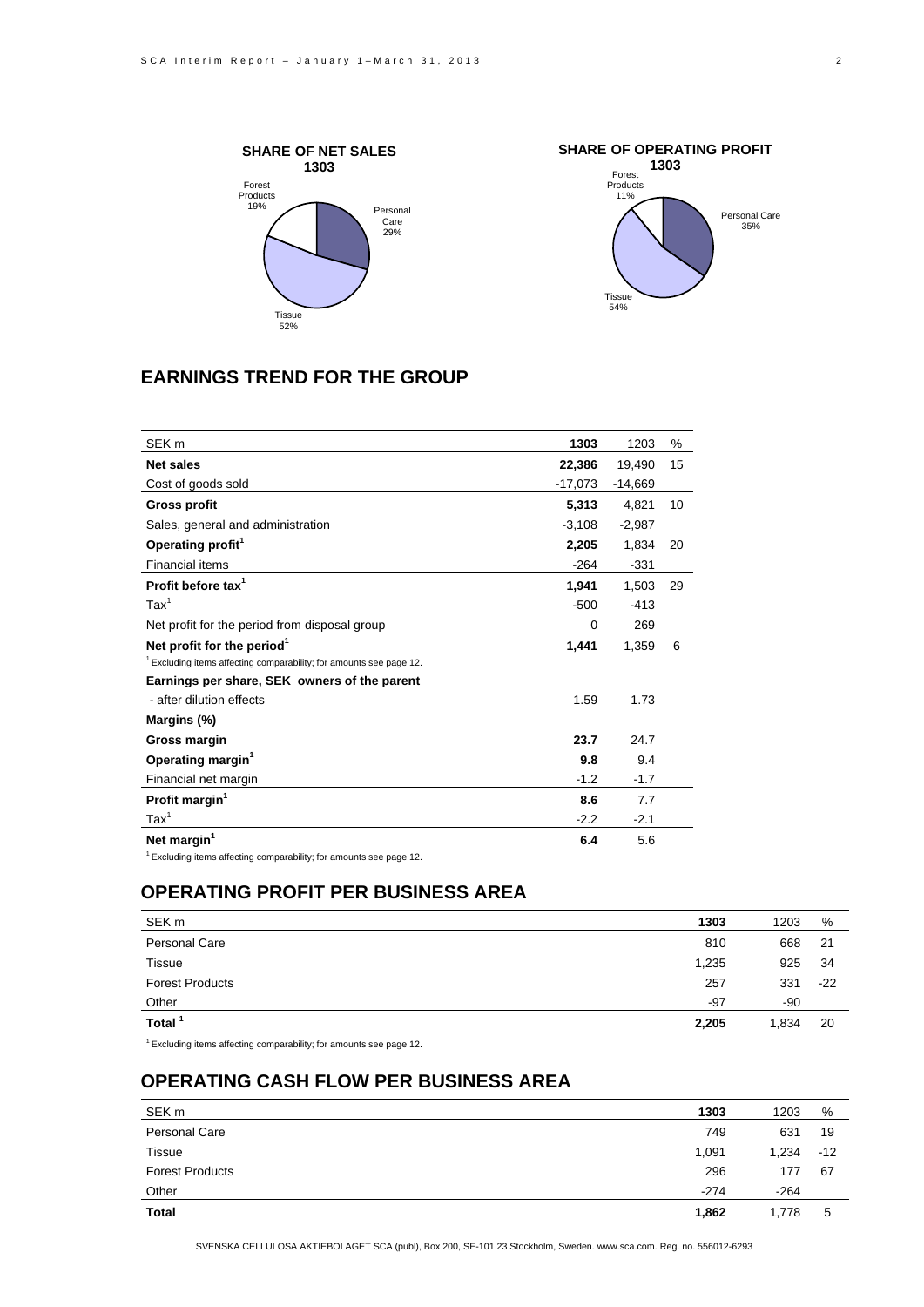**Net sales**



## **GROUP**

### **MARKET/EXTERNAL ENVIRONMENT**

The first quarter of 2013 was characterized by a continued weak development of the global economy, where weak development particularly in Western Europe had a negative impact.

The tissue markets in Europe and North America showed some growth during the first quarter of 2013 compared with the same period a year ago. Emerging markets experienced high growth.

In Europe, demand for incontinence care products was favorable, and demand for baby diapers and feminine care products in Western Europe was stable. Demand in emerging markets remained favorable for personal care products.

Demand in Western Europe for publication paper decreased during the first quarter of 2013 compared with the same period a year ago. The market for solid wood products remained weak in Western Europe, while the market balance for kraftliner was favorable.

### **SALES AND EARNINGS**

**January–March 2013 compared with corresponding period a year ago**  Net sales rose 15% (20% excluding exchange rate effects and divestments) to SEK 22,386m (19,490). Higher volumes increased sales by 6%, while lower prices for Forest Products decreased sales by 2%. Acquisitions increased sales by 16%, while divestments lowered sales by 1%.

Operating profit excluding items affecting comparability rose 20% (25% excluding exchange rate effects) to SEK 2,205m (1,834). Earnings improved as a result of acquisition in Europe, higher volumes, lower raw material costs and cost-savings. The corresponding profit for Personal Care and Tissue rose 21% and 34%, respectively (27% and 40% respectively excluding exchange rate effects). Profit for Forest Products fell 22%, mainly due to lower prices and negative exchange rate effects.

Items affecting comparability amounted to SEK -418m (-150) and consist of restructuring costs for the previously announced efficiency programs, transaction costs for previous years' acquisitions and divestments, and integration costs for the Georgia-Pacific acquisition.

Cost savings related to the cost-cutting and efficiency program covering all of SCA's hygiene operations, i.e., Personal Care and Tissue, totaled SEK 160m during the first quarter of 2013, which corresponds to an annual rate of approximately EUR 75m. Total cost savings are expected to be EUR 300m with full effect in 2015.

Financial items decreased to SEK -264m (-331) as a result of lower interest rates and a lower level of net debt. Profit before tax excluding items affecting comparability rose 29% (34% excluding exchange rate effects) to SEK 1,941m (1,503). The tax expense excluding items affecting comparability was SEK 500m (413).

Net profit for the period excluding items affecting comparability rose 6% (11% excluding exchange rate effects) to SEK 1,441m (1,359). Earnings per share including items affecting comparability were SEK 1.59 (1.73).

#### **First quarter 2013 compared with fourth quarter 2012**

Net sales decreased by 5% (3% excluding exchange rate effects) to SEK 22,386m (23,445). Operating profit excluding items affecting comparability decreased by 9% (6% excluding exchange rate effects) to SEK 2,205m (2,422). The lower profit is mainly attributable to lower earnings for Forest Products and ordinary seasonal variations.



#### **Profit before tax**

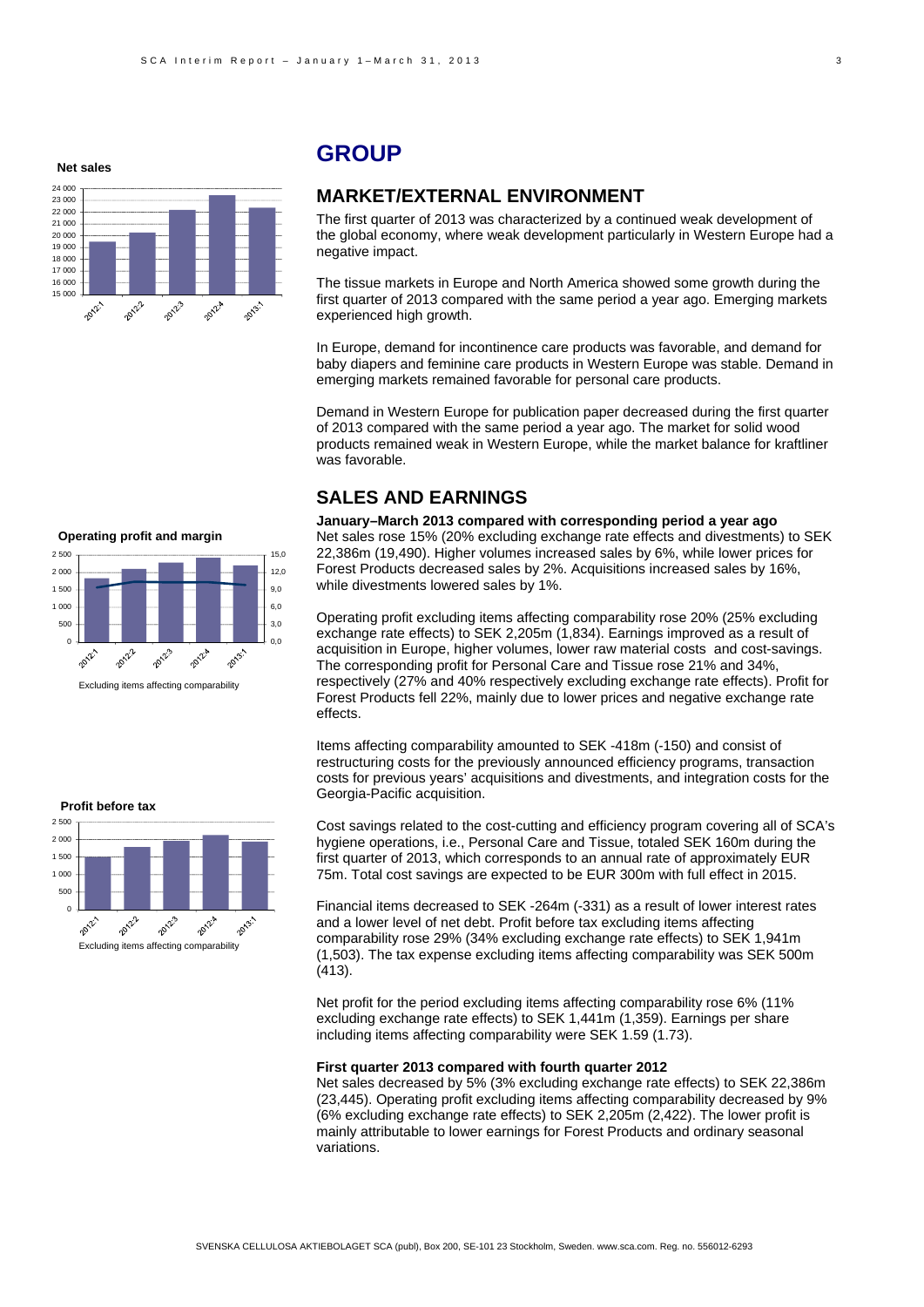#### **Cash flow from current operations**



### **CASH FLOW AND FINANCING**

The operating cash surplus amounted to SEK 3,050m (2,691). The cash flow effect of the change in working capital was SEK -391m (-273). Current capital expenditures amounted to SEK -594m (-456). Operating cash flow improved to SEK 1,862m (1,778).

Financial items decreased to SEK -264m (-331) as a result of lower interest rates and a lower level of net debt. Tax payments increased to SEK 259m (172). Cash flow from current operations increased to SEK 1,341m (1,301). The improvement is mainly attributable to a higher operating surplus, which compensated for a higher level of tied-up working capital and higher capital expenditures for the period compared with a year ago.

Strategic investments decreased to SEK -387m (-403). The net sum of acquisitions and divestments was SEK 24m (2,980). Net cash flow from the divested packaging operations was SEK 0m (263). Net cash flow decreased to SEK 977m (4,141).

Net debt decreased by SEK 2,021m during the period, to SEK 30,906m. Excluding pension liabilities, net debt amounted to SEK 27,400m. Net cash flow reduced net debt by SEK 977m.

Fair value measurement of pension assets and pension obligations together with fair valuation of financial instruments reduced net debt by SEK 935m. Exchange rate movements reduced net debt by SEK 295m. Reclassification of non-current provisions to pension liabilities in accordance with IAS 19 increased net debt by SEK 186m. The debt/equity ratio was 0.51 (0.55 at the start of the year). Excluding pension liabilities, the debt/equity ratio was 0.45 (0.48 at the start of the year). The debt payment capacity was 37% (37%).

As per March 31, 2013, SCA had outstanding commercial paper worth SEK 7,076m maturing within 12 months. Unutilized credit facilities amounted to SEK 16,972m, of which long-term facilities amounted to SEK 16,662m. Cash and cash equivalents amounted to SEK 2,332m.

## **EQUITY**

Consolidated equity increased by SEK 755m during the period, to SEK 60,919m. Net profit for the period increased equity by SEK 1,135m. Equity increased as a result of restatement of the net pension liability to fair value by SEK 576m after tax. Fair value measurement of financial instruments increased equity by SEK 248m after tax. Exchange rate movements including the effects of hedges of net investments in foreign assets after tax reduced equity by SEK 1,204m.

### **TAX**

A tax expense corresponding to a tax rate of 26% is reported for the period, excluding items affecting comparability (see page 12).

### **EVENTS DURING THE YEAR**

On April 2 SCA completed the divestment of the Austrian publication paper mill in Laakirchen to Heinzel Group. In connection with the divestment, the companies have begun a sales cooperation. The initial purchase consideration was EUR 100m, with a possible, maximum earn-out payment of EUR 100m based on a two-year profit-sharing model. Total sales for the mill in 2012 amounted to SEK 2,759m (EUR 316m). Sales for the first quarter of 2013 amounted to SEK 688m, with an operating profit of SEK 34m.

In connection with SCA's acquisition of Georgia-Pacific's European tissue operations in 2012, the European Commission set conditions for the divestment of certain consumer tissue businesses. These divestments have now been carried out as of April and have been approved by the European Commission. The businesses in question represent total sales of approximately EUR 200m, and the combined purchase consideration was approximately EUR 100m. Sales for the businesses amounted to SEK 512m in the first quarter of 2013, with an operating profit of SEK 67m.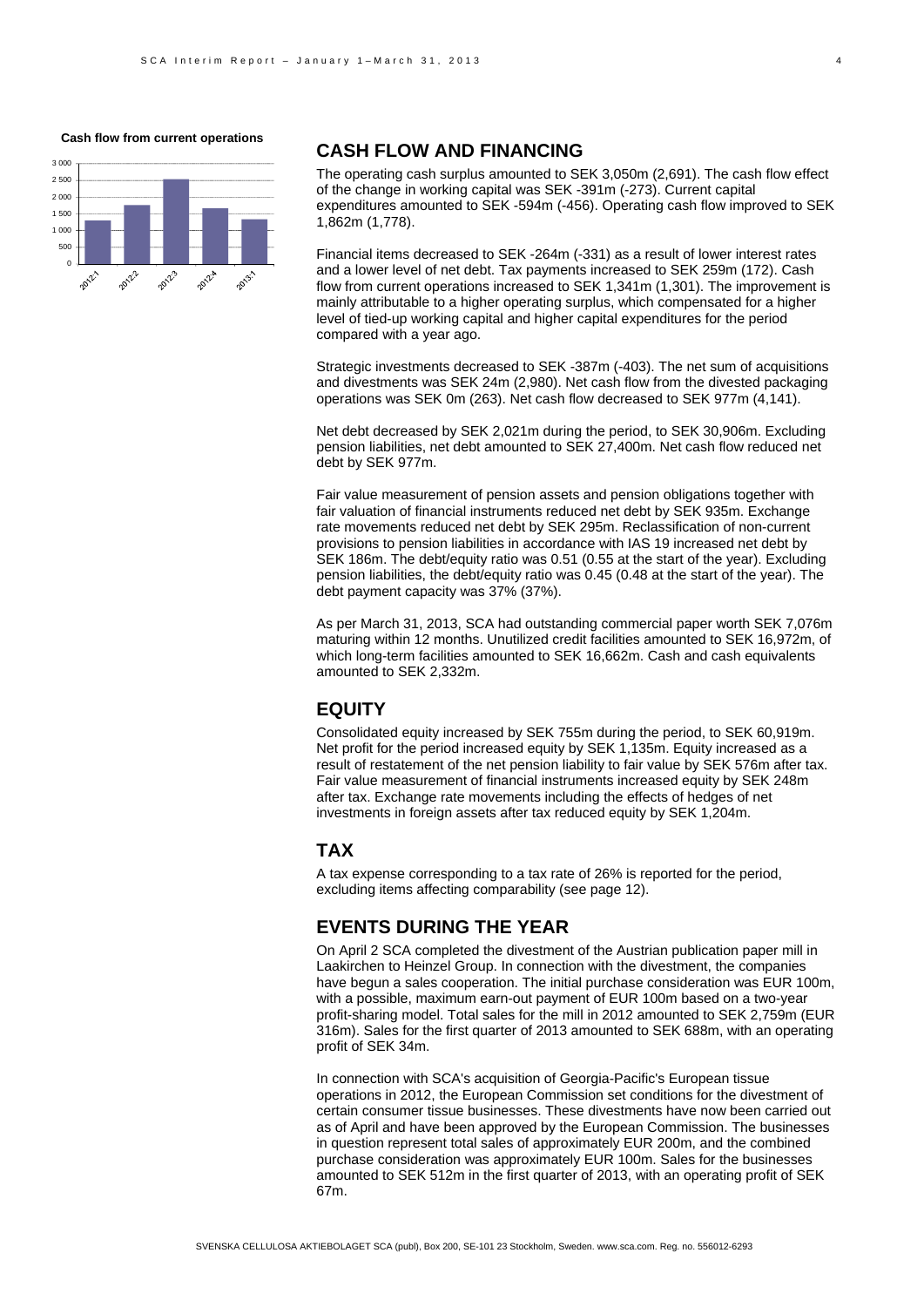On January 17, 2012, an agreement was reached with DS Smith on the divestment of SCA's packaging operations, excluding the two kraftliner mills in Sweden. The purchase price was EUR 1,700m on a debt-free basis. The deal was approved by the European Commission Competition Authority on May 25 and was completed on June 30. The operations were deconsolidated on June 30, 2012. The sales price will be adjusted following reconciliation of working capital, etc.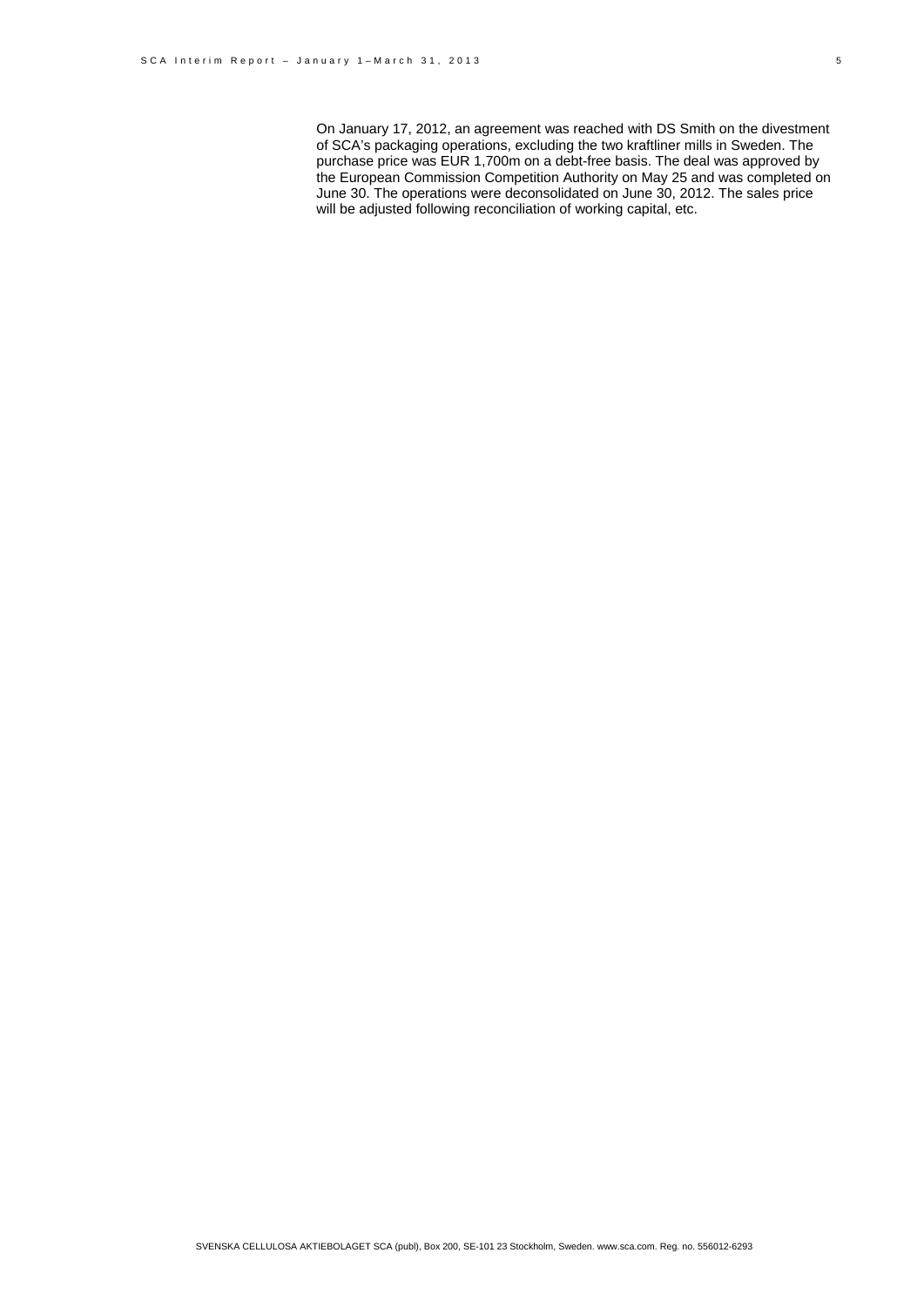**Share of Group, net sales 1303**



# **PERSONAL CARE**

| 1303  | 1203  | ℅  |
|-------|-------|----|
| 6.604 | 6.241 | 6  |
| 1.054 | 902   | 17 |
| 810   | 668   | 21 |
| 12.3  | 10.7  |    |
| 749   | 631   |    |
|       |       |    |

\*) Excluding restructuring costs, which are reported as items affecting comparability outside of the business area.

**January–March 2013 compared with corresponding period a year ago**  Net sales rose 6% (11% excluding exchange rate effects) to SEK 6,604m (6,241). Higher volumes and acquisitions increased sales by 4% and 7%, respectively. In emerging markets, sales rose 18% excluding exchange rate effects.

Sales of incontinence care products, under the globally leading TENA brand, rose 8%, excluding exchange rate effects, driven mainly by emerging markets and favorable growth in Western Europe. Sales of baby diapers rose 11%, excluding exchange rate effects, mainly related to Europe and acquisitions in Asia. Sales of feminine care products rose 3%, excluding exchange rate effects, mainly attributable to emerging markets.

Operating profit excluding items affecting comparability was 21% higher than a year ago (27% excluding exchange rate effects) and amounted to SEK 810m (668). Profit was favorably affected by higher volumes, lower raw material costs, cost savings and acquisitions. Profit was dampened by an increase in marketing activities.

The operating cash surplus amounted to SEK 1,057m (904). Operating cash flow increased to SEK 749m (631) as a result of a higher operating cash surplus.

#### **First quarter 2013 compared with fourth quarter 2012**

Net sales decreased by 6% (4% excluding exchange rate effects). Operating profit excluding items affecting comparability decreased by 8% (4% excluding exchange rate effects). The decreases in sales and profit are mainly attributable to ordinary seasonal variations.

**Share of Group, operating profit 1303**





#### **Operating profit and margin**



| Deviations, operating profit (%) |    |
|----------------------------------|----|
| 1303 vs. 1203                    | 21 |
|                                  |    |
| Price/mix                        | -7 |
| Volume                           | 15 |
| Raw material                     | 4  |
| Energy                           | 1  |
| Currency                         | -6 |
| )ther                            |    |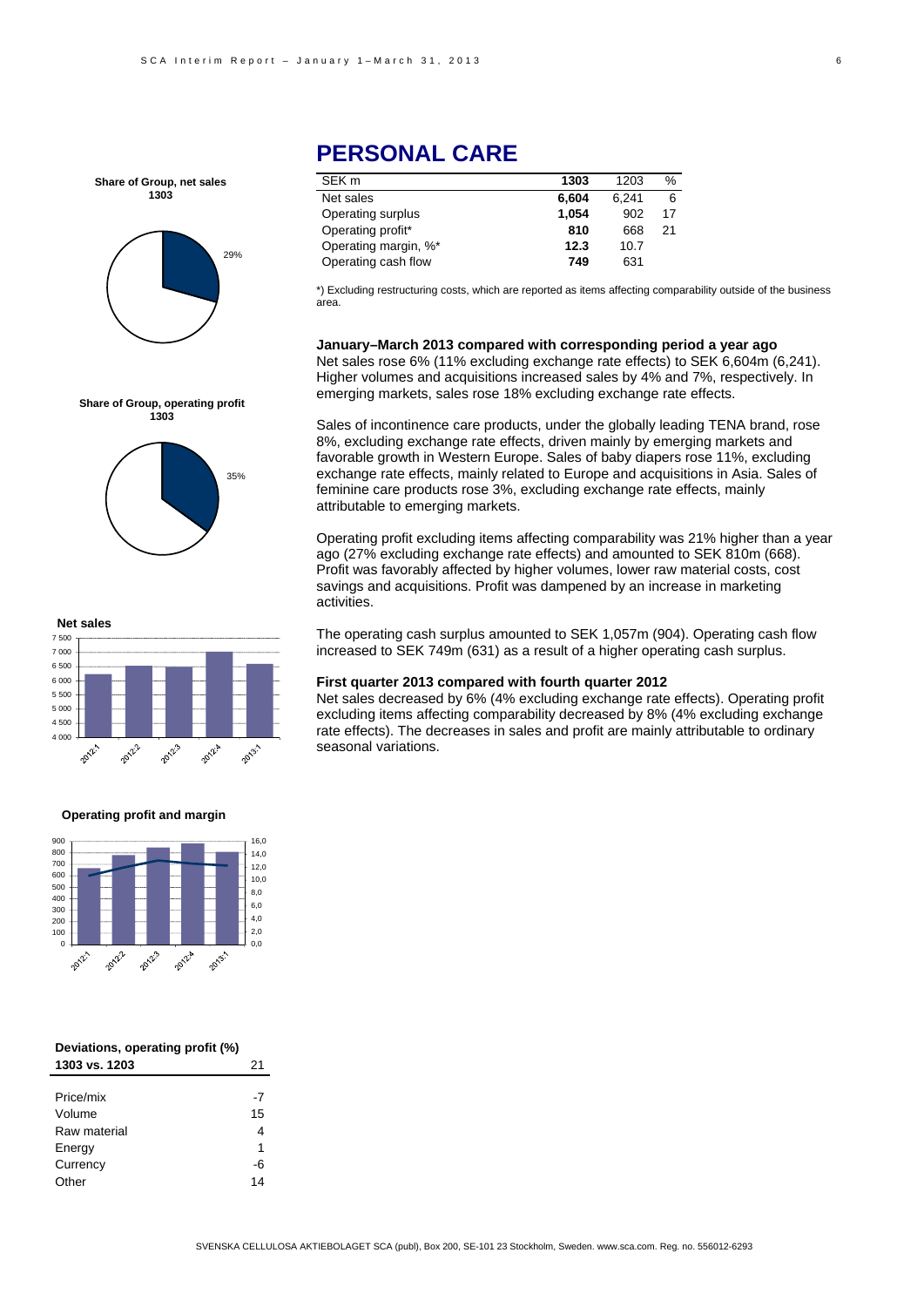

# **TISSUE**

| SEK <sub>m</sub>     | 1303   | 1203  | ℅  |
|----------------------|--------|-------|----|
| Net sales            | 11,630 | 9.121 | 28 |
| Operating surplus    | 1.850  | 1.416 | 31 |
| Operating profit*    | 1,235  | 925   | 34 |
| Operating margin, %* | 10.6   | 10.1  |    |
| Operating cash flow  | 1.091  | 1.234 |    |

\*) Excluding restructuring costs, which are reported as items affecting comparability outside of the business area.

In connection with SCA's acquisition of Georgia-Pacific's European tissue operations in 2012, the European Commission set conditions for the divestment of certain consumer tissue businesses. These divestments have now been carried out as of April and have been approved by the European Commission. The businesses in question represent total sales of approximately EUR 200m, and the combined purchase consideration amounted to approximately EUR 100m. Sales for the businesses amounted to SEK 512m in the first quarter of 2013, with an operating profit of SEK 67m.

Cost savings related to the acquisition of Georgia-Pacific's European tissue operations amounted to SEK 54m during the first quarter of 2013, corresponding to an annual rate of approximately EUR 25m. Total cost savings are expected to amount to EUR 125m with full effect in 2016.

**January–March 2013 compared with corresponding period a year ago**  Net sales rose 28% (33% excluding exchange rate effects) to SEK 11,630m (9,121). Higher volumes increased sales by 3%, while acquisitions increased sales by 30%. Sales in emerging markets rose 17%, excluding exchange rate effects.

Sales of consumer tissue rose 35%, excluding exchange rate effects, mainly related to acquisitions in Europe and Latin America.

Sales of AFH tissue rose 28%, excluding exchange rate effects, mainly related to the acquisition in Europe.

Operating profit excluding items affecting comparability improved by 34% (40% excluding exchange rate effects) to SEK 1,235m (925). Acquisitions, higher volumes and cost savings contributed to the earnings improvement. Acquisitions accounted for 30 percentage points of the profit improvement.

The operating cash surplus increased to SEK 1,838m (1,435). Operating cash flow decreased to SEK 1,091m (1,234). The higher operating cash surplus did not fully compensate for a higher level of tied-up working capital.

### **First quarter 2013 compared with fourth quarter 2012**

Net sales decreased by 7% (5% excluding exchange rate effects). Operating profit excluding items affecting comparability decreased by 13% (10% excluding exchange rate effects) as a result of ordinary seasonal variations.





### **Net sales**



#### **Operating profit and margin**



#### **Deviations, operating profit (%) 1303 vs. 1203** 34

| נטאו נטעו    | ◡∸    |
|--------------|-------|
|              |       |
| Price/mix    | $-10$ |
| Volume       | 5     |
| Raw material | -4    |
| Energy       | 0     |
| Currency     | -6    |
| Other        | 49    |
|              |       |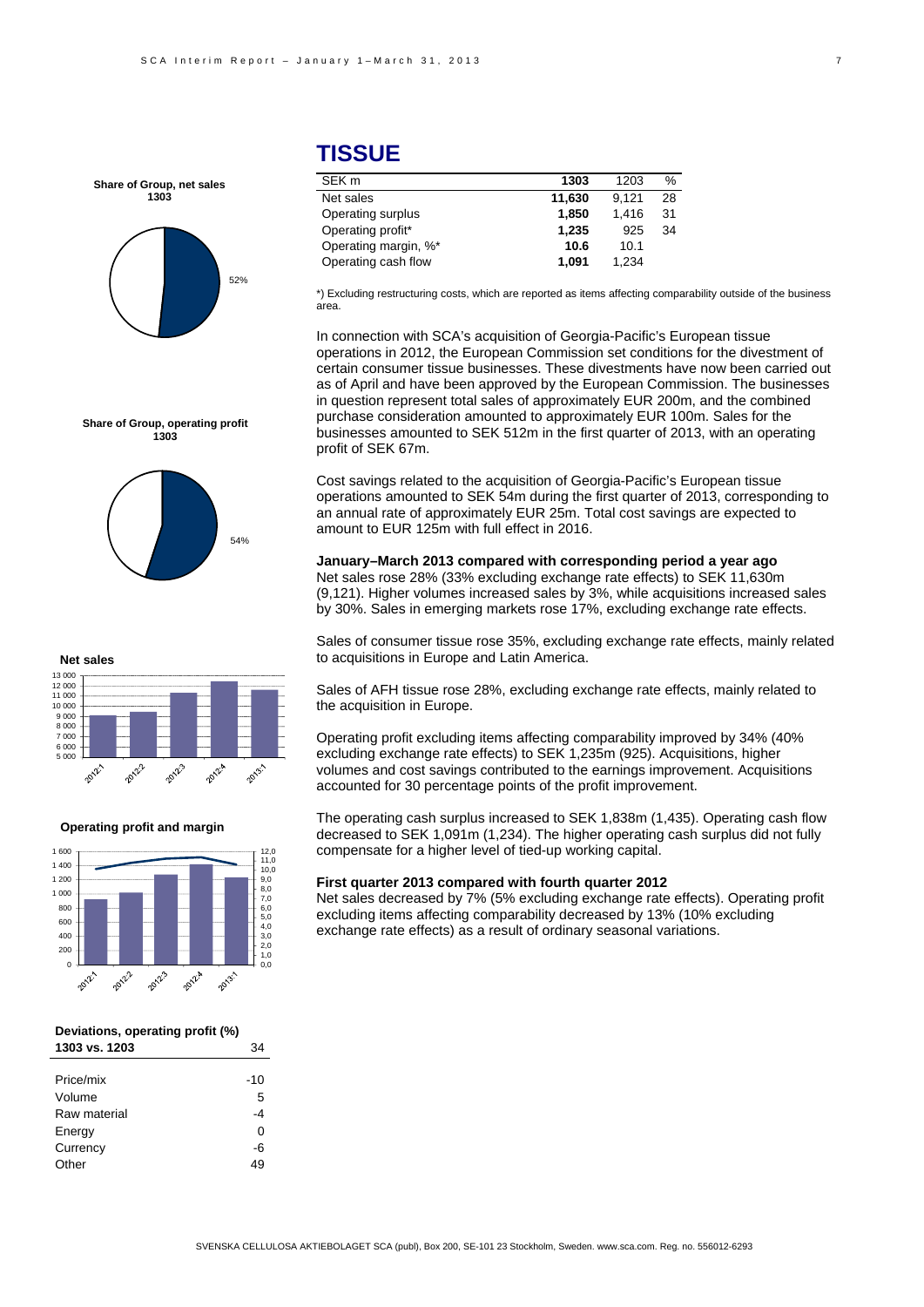**Share of Group, net sales 1303**









#### **Operating profit and margin**



#### **Deviations, operating profit (%) 1303 vs. 1203** -22

| Price/mix    | $-107$ |
|--------------|--------|
| Volume       | 1      |
| Raw material | 65     |
| Energy       | 9      |
| Currency     | ŋ      |
| Other        | 10     |

# **FOREST PRODUCTS**

| SEK <sub>m</sub>                       | 1303  | 1203  | $\%$  |
|----------------------------------------|-------|-------|-------|
| <b>Deliveries</b>                      |       |       |       |
| - Publication papers, thousand tonnes* | 356   | 397   | $-10$ |
| - Solid-wood products, thousand m3     | 521   | 497   | 5     |
| - Kraftliner products, thousand tonnes | 188   | 200   | -6    |
| - Pulp products, thousand tonnes       | 129   | 137   | -6    |
| Net sales                              | 4,248 | 4.783 | $-11$ |
| Operating surplus                      | 612   | 715   | $-14$ |
| Operating profit**                     | 257   | 331   | $-22$ |
| Operating margin, %**                  | 6.0   | 6.9   |       |
| Operating cash flow                    | 296   | 177   |       |

\*) Adjusted for the divestment of Aylesford, deliveries increased by 1%. \*\*) Excluding restructuring costs, which are reported as items affecting comparability outside of the business area.

On April 2 the divestment of the Austrian publication paper mill in Laakirchen to Heinzel Group was completed. In connection with the divestment, the companies have begun a sales cooperation. Sales for the first quarter of 2013 amounted to SEK 688m, with an operating profit of SEK 34m.

During the first quarter, the ongoing efficiency program led to an earnings improvement of SEK 35m, corresponding to an annual rate of approximately SEK 140m. The total earnings improvement is expected to amount to SEK 1,300m with full effect in 2015.

### **January–March 2013 compared with the corresponding period a year ago**

Net sales decreased by 11% (7% excluding exchange rate effects and divestments) to SEK 4,248m (4,783). Acquisitions increased sales by 1%. Lower prices (including exchange rate effects) reduced sales by 8%. Divestments reduced sales by 4%.

Sales of publication papers decreased as a result of lower prices (including exchange rate effects) and divestments. Sales of kraftliner decreased as a result of lower volumes that were not fully compensated by higher prices. Sales of solidwood products decreased as a result of lower prices (including exchange rate effects) that were not fully compensated by higher volumes. Sales of pulp decreased as a result of lower volumes and prices (including exchange rate effects).

Operating profit excluding items affecting comparability decreased by 22% to SEK 257m (331). The lower profit is mainly attributable to lower prices and negative exchange rate effects of SEK 110m in all product categories due to the stronger Swedish krona. Earning effects related to land swaps had a favorable effect on operating profit by SEK 121m (0).

The operating cash surplus was SEK 274m (411), and operating cash flow totaled SEK 296m (177).

#### **First quarter 2013 compared with fourth quarter 2012**

Net sales rose 3%. Operating profit excluding items affecting comparability decreased by 19%. The decrease in profit is attributable to lower prices and negative exchange rate effects in all product categories. Earning effects related to land swaps did not compensate for negative exchange rate effects and lower prices for publication papers.

*The price/mix include exchange rate effects of approximately -33% (SEK -110m).*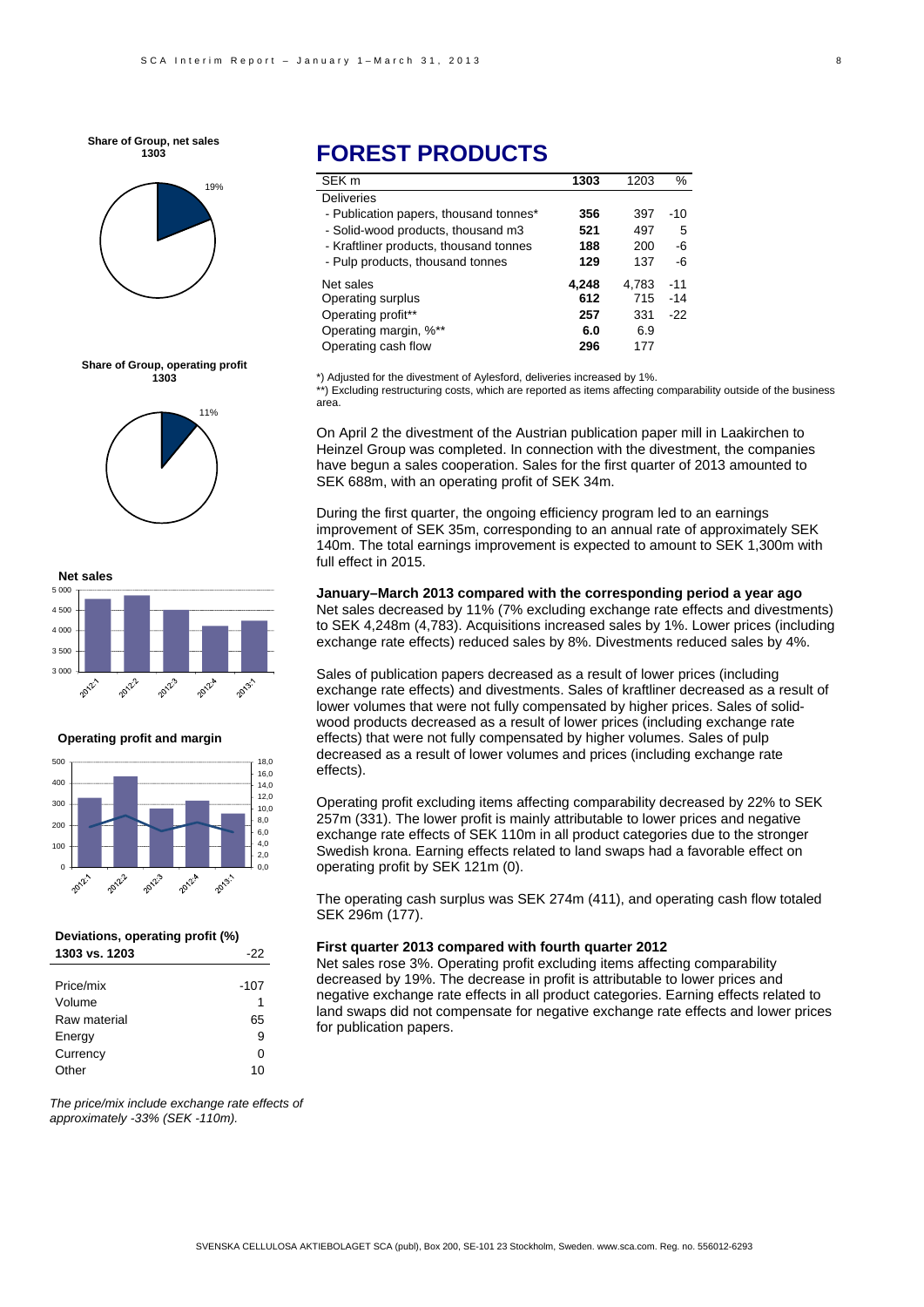### **SHARE DISTRIBUTION**

| March 31, 2013              | Class A    | Class B     | Total       |
|-----------------------------|------------|-------------|-------------|
| Registered number of shares | 91.477.199 | 613.632.895 | 705.110.094 |
| - of which treasury shares  |            | 2.767.605   | 2,767,605   |

At the end of the first quarter the proportion of Class A shares was 13.0%. During the first quarter, at the request of shareholders a total of 1,800,938 Class A shares were converted to Class B shares. After the end of the first quarter, at the request of shareholders a total of 96,097 Class A shares were converted to Class B shares. The total number of votes in the company is thereafter 1,527,540,012.

### **FUTURE REPORTS**

Quarterly interim reports will be published on July 18 and October 18, 2013.

### **INVITATION TO PRESS CONFERENCE ON Q1 INTERIM REPORT 2013**

Media and analysts are invited to a press conference, where this interim report will be presented by Jan Johansson, President and CEO of SCA.

Time: 10:00 CET, Monday, April 29, 2013 Location: Lundqvist & Lindqvist, Klarabergsviadukten 90, Stockholm, Sweden

The presentation will be webcast at www.sca.com. To participate, call: +44 (0)20 7162 0077, +1 (334) 323-6201, or +46 (0)8 5052 0110.

### **For further information, please contact:**

Johan Karlsson, Vice President Investor Relations, Corporate Communications, +46 8 788 51 30 Boo Ehlin, Vice President Media Relations, Corporate Communications, +46 8 788 51 36 Joséphine Edwall-Björklund, Senior Vice President, Corporate Communications, +46 8 788 52 34

#### **NB**

SCA discloses the information provided herein pursuant to the Securities Markets Act. This report has been prepared in both Swedish and English versions. In case of variations in the content between the two versions, the Swedish version shall govern. This interim report has not been reviewed by the company's auditors. Submitted for publication on April 29, 2013, at 08:00 CET.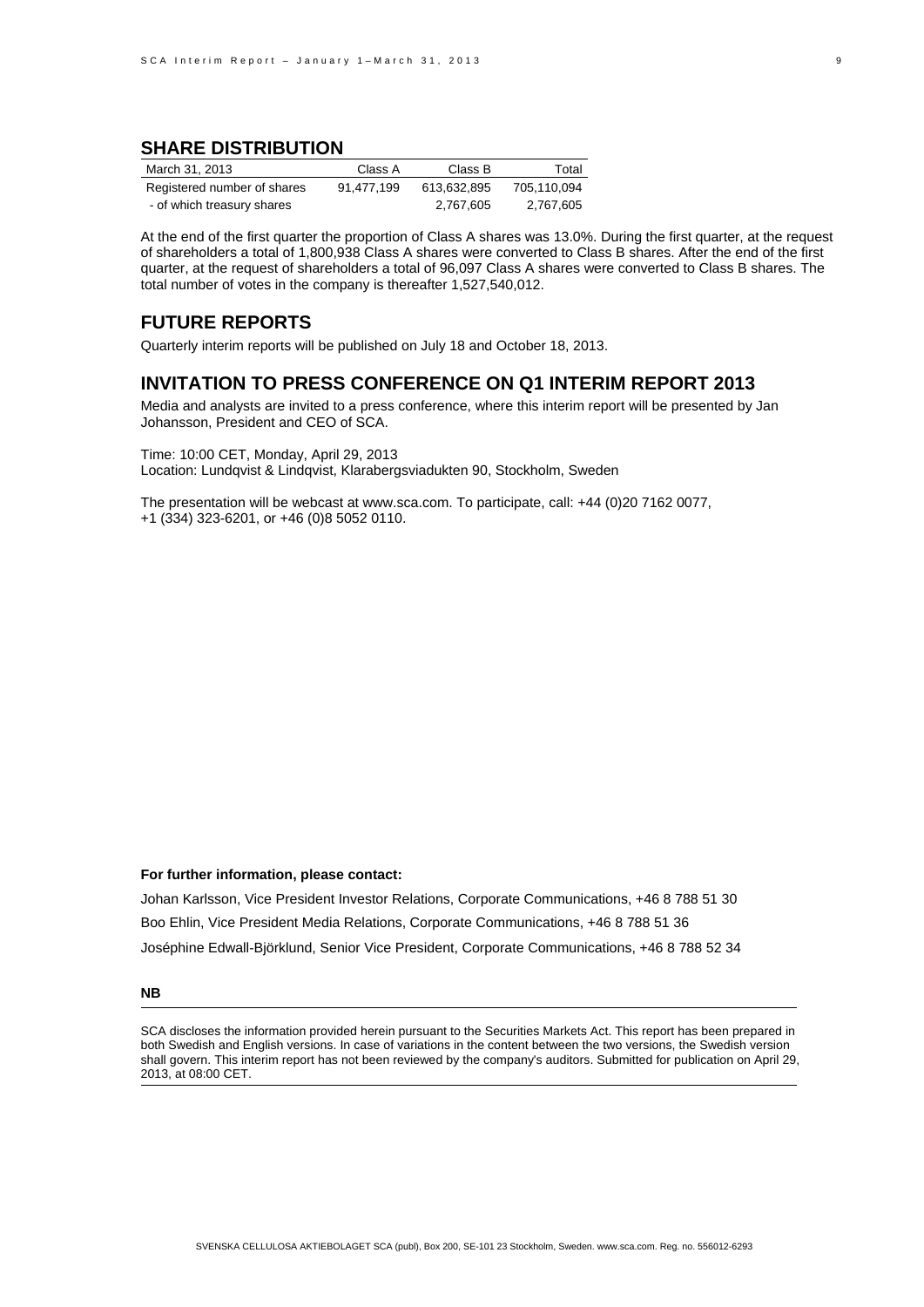# **OPERATING CASH FLOW ANALYSIS**

| SEK <sub>m</sub>                                   | 1303      | 1203       |
|----------------------------------------------------|-----------|------------|
| Operating cash surplus                             | 3,050     | 2,691      |
| Change in working capital                          | $-391$    | $-273$     |
| Current capital expenditures, net                  | $-594$    | $-456$     |
| Restructuring costs, etc.                          | $-203$    | -184       |
| Operating cash flow                                | 1,862     | 1.778      |
|                                                    |           |            |
| <b>Financial items</b>                             | $-264$    | $-331$     |
| Income taxes paid                                  | $-259$    | $-172$     |
| Other                                              | 2         | 26         |
| Cash flow from current operations                  | 1,341     | 1,301      |
|                                                    |           |            |
| Acquisitions                                       | 21        | $-134$     |
| Strategic capital expenditures, fixed assets       | $-387$    | $-403$     |
| <b>Divestments</b>                                 | 3         | 3,114      |
| Cash flow before dividend                          | 978       | 3,878      |
| Dividend                                           | -1        | 0          |
| Cash flow after dividend                           | 977       | 3,878      |
| Net cash flow from disposal group                  | 0         | 263        |
| Net cash flow                                      | 977       | 4,141      |
|                                                    |           |            |
| Net debt at the start of the period*               | $-32,927$ | $-36,648*$ |
| Net cash flow                                      | 977       | 4,141      |
| Remeasurement to equity                            | 935       | $-263$     |
| <b>Currency effects</b>                            | 295       | $-25$      |
| Effect of reclassification of operating liablility | $-186$    | 0          |
| Net debt at the end of the period                  | $-30,906$ | $-32,795$  |
|                                                    |           |            |
| Debt/equity ratio                                  | 0.51      | 0.55       |
| Debt payment capacity, %                           | 37        | 37         |

\* Including disposal group

\*\* Provision for payroll tax has been reclassified to net debt under IAS 19.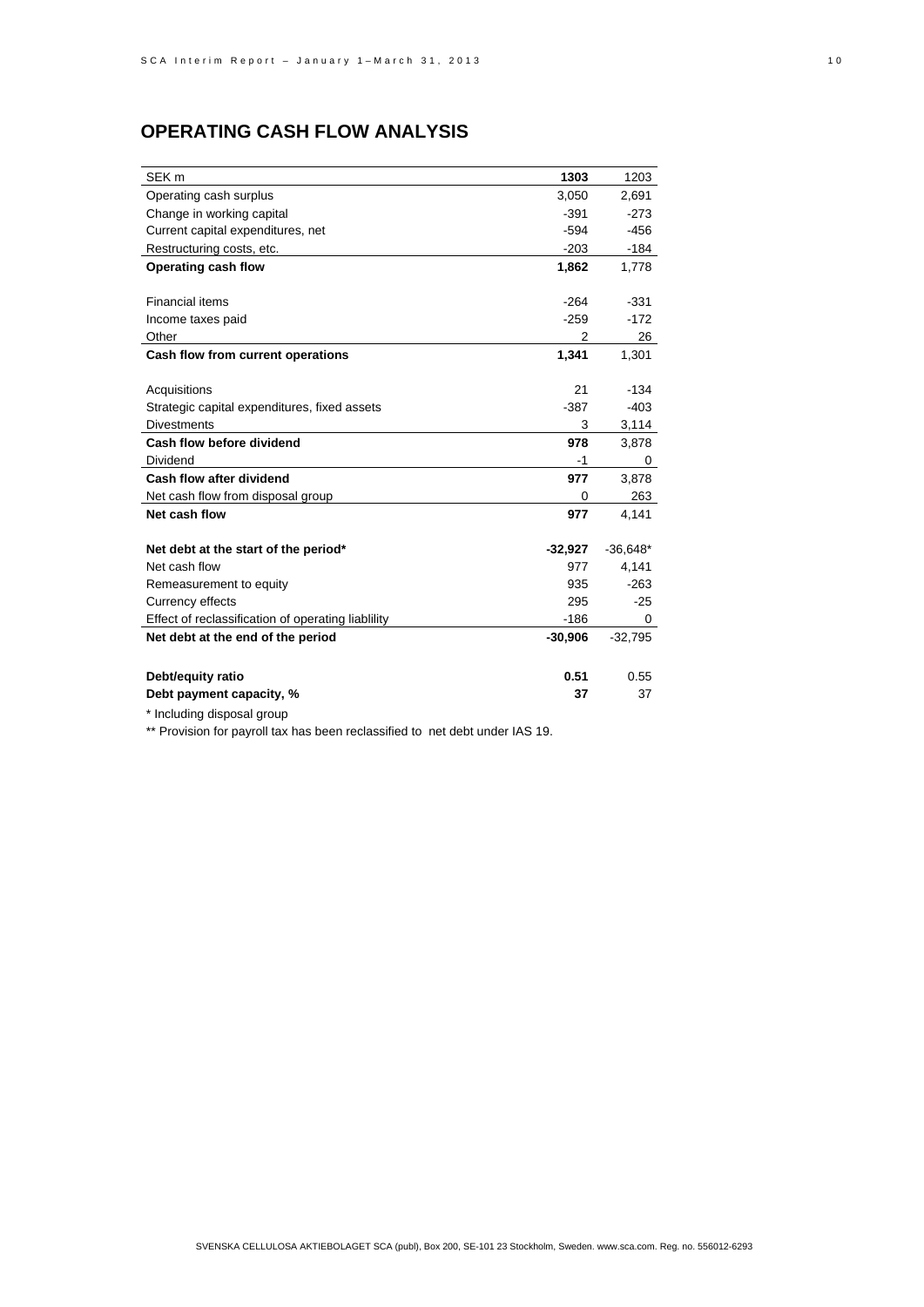# **CASH FLOW STATEMENT**

| SEK m                                                       | 1303     | 1203     | 1303*          | 1203*  |
|-------------------------------------------------------------|----------|----------|----------------|--------|
|                                                             |          |          |                |        |
| <b>Operating activities</b>                                 |          |          |                |        |
| Profit before tax                                           | 1,523    | 1,715    |                |        |
| Adjustment for non-cash items <sup>1</sup>                  | 1,035    | 975      |                |        |
|                                                             | 2,558    | 2,690    |                | 541    |
| Paid tax                                                    | $-259$   | $-219$   |                | -48    |
| Cash flow from operating activities                         |          |          |                |        |
| before changes in working capital                           | 2,299    | 2,471    |                | 493    |
| Cash flow from changes in working capital                   |          |          |                |        |
| Change in inventories                                       | 223      | 53       |                |        |
| Change in operating receivables                             | $-790$   | $-495$   |                | $-135$ |
| Change in operating liabilities                             | 176      | 34       |                |        |
| Cash flow from operating activities                         | 1,908    | 2,063    | $\blacksquare$ | 358    |
|                                                             |          |          |                |        |
| <b>Investing activities</b>                                 |          |          |                |        |
| Acquisition of operations                                   | 20       | -86      |                |        |
| Sold operations                                             | $-10$    | 3,108    |                |        |
| Acquisition tangible and intangible assets                  | $-1,191$ | $-974$   |                |        |
| Sale of tangible assets                                     | 210      | 24       |                |        |
| Repayment of loans from external parties                    | 66       | 103      |                |        |
| Cash flow from investing activities                         | -905     | 2,175    |                | -94    |
|                                                             |          |          |                |        |
| <b>Financing activities</b>                                 |          |          |                |        |
| Amortization of debt                                        | -649     | $-2,408$ |                |        |
| Dividends paid                                              | -1       | 0        |                |        |
| Cash flow from financing activities                         | -650     | $-2,408$ |                | $-101$ |
|                                                             |          |          |                |        |
| Cash flow for the period                                    | 353      | 1,830    |                | 163    |
| Cash and cash equivalents at the beginning of the year      | 2,017    | 2,752    |                |        |
| Exchange rate differences in cash and cash equivalents      | -38      | $-10$    |                |        |
| Cash and cash equivalents at the end of the period          | 2,332    | 4,572    |                |        |
| *Of which, the packaging operations divested June 2012.     |          |          |                |        |
|                                                             |          |          |                |        |
| Cash flow from operating activities per share, SEK          | 2.71     | 2.93     |                |        |
|                                                             |          |          |                |        |
| Reconciliation with operating cash flow analysis            |          |          |                |        |
|                                                             |          |          |                |        |
| Cash flow for the period                                    | 353      | 1,830    |                |        |
| <b>Deducted items:</b>                                      |          |          |                |        |
| Repayment of loans from external parties                    | -66      | $-103$   |                |        |
| Amortization of debt                                        | 649      | 2,408    |                |        |
| <b>Added items:</b>                                         |          |          |                |        |
| Net debt in acquired and divested operations                | 13       | -47      |                |        |
| Accrued interest                                            | 28       | 53       |                |        |
| Net cash flow according to operating cash flow analysis     | 977      | 4,141    |                |        |
|                                                             |          |          |                |        |
| <sup>1</sup> Depreciation and impairment, fixed assets      | 1,394    | 1,402    |                |        |
| Fair-value measurement/net growth of forest assets          | $-206$   | $-297$   |                |        |
| Unpaid related to efficiency programs                       | 158      | 2        |                |        |
| Profit or Loss from disposals                               | 0        | 5        |                |        |
| Payments related to efficiency programs, already recognized | -159     | $-100$   |                |        |
| Other                                                       | $-152$   | $-37$    |                |        |
| Total                                                       | 1,035    | 975      |                |        |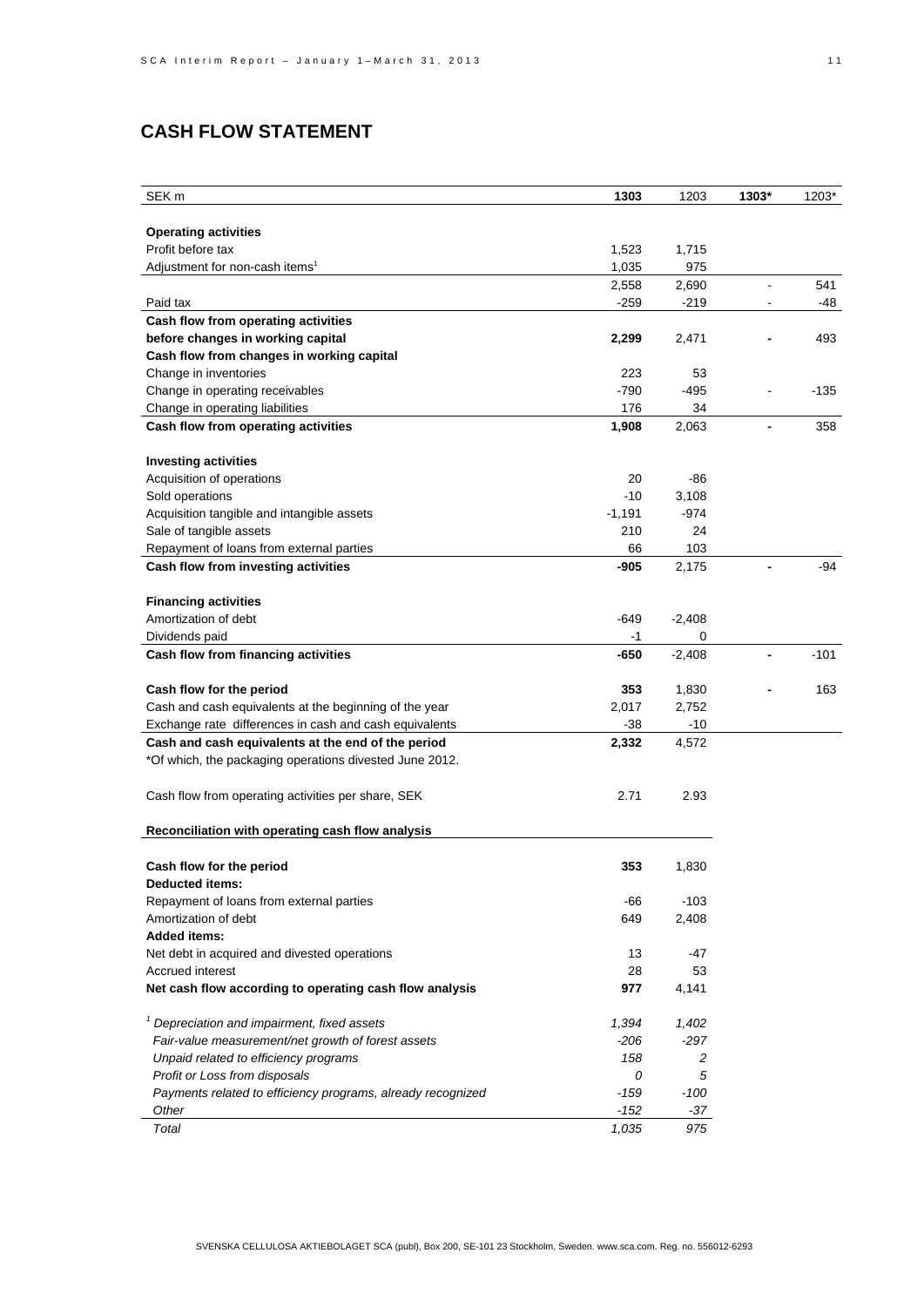| SEK <sub>m</sub>                                                    | 2013:1   | 2012:1      | 2012:4    | 1303      | 1203      |
|---------------------------------------------------------------------|----------|-------------|-----------|-----------|-----------|
| <b>Net sales</b>                                                    | 22,386   | 19,490      | 23,445    | 22,386    | 19,490    |
| Cost of goods sold 1                                                | -17,073  | $-14,669$   | $-17,611$ | $-17,073$ | $-14,669$ |
| <b>Gross profit</b>                                                 | 5,313    | 4,821       | 5,834     | 5,313     | 4,821     |
| Sales, general and administration <sup>1</sup>                      | $-3,124$ | $-2,992$    | $-3,506$  | $-3,124$  | $-2,992$  |
| Items affecting comparability <sup>2</sup>                          | -418     | $-150$      | $-1,193$  | -418      | $-150$    |
| Share of profits of associates                                      | 16       | 5           | 94        | 16        | 5         |
| <b>Operating profit</b>                                             | 1,787    | 1,684       | 1,229     | 1,787     | 1,684     |
| <b>Financial items</b>                                              | -264     | $-331$      | $-293$    | -264      | $-331$    |
| <b>Profit before tax</b>                                            | 1,523    | 1,353       | 936       | 1,523     | 1,353     |
| Tax                                                                 | $-388$   | $-391$      | 1,145     | $-388$    | -391      |
| Net profit for the period continued operations                      | 1,135    | 962         | 2,081     | 1,135     | 962       |
| Net profit for the period from disposal group                       | 0        | 269         | 0         | 0         | 269       |
| Net profit for the period                                           | 1,135    | 1,231       | 2,081     | 1,135     | 1,231     |
|                                                                     |          |             |           |           |           |
| Earnings attributable to:<br>Owners of the parent                   | 1,119    |             |           | 1,119     |           |
|                                                                     |          | 1,216<br>15 | 2,086     | 16        | 1,216     |
| Non-controlling interests                                           | 16       |             | -5        |           | 15        |
| Earnings per share, SEK - owners of the parent total operations     |          |             |           |           |           |
| - before dilution effects                                           | 1.59     | 1.73        | 2.97      | 1.59      | 1.73      |
| - after dilution effects                                            | 1.59     | 1.73        | 2.97      | 1.59      | 1.73      |
| Earnings per share, SEK - owners of the parent continued operations |          |             |           |           |           |
| - before dilution effects                                           | 1.59     | 1.35        | 2.97      | 1.59      | 1.35      |
| - after dilution effects                                            | 1.59     | 1.35        | 2.97      | 1.59      | 1.35      |
|                                                                     |          |             |           |           |           |
| <b>Calculation of earnings per share</b>                            | 2013:1   | 2012:1      | 2012:4    | 1303      | 1203      |
| Earnings attributable to owners of the parent                       | 1,119    | 1,216       | 2,086     | 1,119     | 1,216     |
|                                                                     |          |             |           |           |           |
| Average no. of shares before dilution, millions                     | 702.3    | 702.3       | 702.3     | 702.3     | 702.3     |
| Average no. of shares after dilution, millions                      | 702.3    | 702.3       | 702.3     | 702.3     | 702.3     |
| <sup>1</sup> Of which, depreciation                                 | -1,242   | $-1,153$    | $-1,302$  | $-1,242$  | $-1,153$  |
| <sup>2</sup> Distribution of items affecting comparability          |          |             |           |           |           |
| Distribution of restructuring costs, etc. per function              |          |             |           |           |           |
| Cost of goods sold                                                  | -88      | $-2$        | $-253$    | -88       | $-2$      |
| Sales, general and administration                                   | $-178$   | $-148$      | -425      | $-178$    | -148      |
| Impairment, etc.                                                    | $-152$   | 0           | $-515$    | $-152$    | 0         |
| Total items affecting comparability                                 | $-418$   | $-150$      | $-1,193$  | $-418$    | $-150$    |
| Gross margin                                                        | 23.7     | 24.7        | 24.9      | 23.7      | 24.7      |
| Operating margin                                                    | 8.0      | 8.6         | 5.2       | 8.0       | 8.6       |
| Financial net margin                                                | -1.2     | $-1.7$      | $-1.2$    | $-1.2$    | $-1.7$    |
| Profit margin                                                       | 6.8      | 6.9         | 4.0       | 6.8       | 6.9       |
| Tax                                                                 | $-1.7$   | $-2.0$      | 4.9       | $-1.7$    | $-2.0$    |
| Net margin *                                                        | 5.1      | 4.9         | 8.9       | 5.1       | 4.9       |
| * Excluding Net profit for the period from disposal group           |          |             |           |           |           |
|                                                                     |          |             |           |           |           |
| Excluding items affecting comparability:                            | 2013:1   | 2012:1      | 2012:4    | 1303      | 1203      |
| Gross margin                                                        | 23.7     | 24.7        | 24.9      | 23.7      | 24.7      |
| Operating margin                                                    | 9.8      | 9.4         | 10.3      | 9.8       | 9.4       |
| Financial net margin                                                | $-1.2$   | $-1.7$      | $-1.2$    | $-1.2$    | $-1.7$    |
| Profit margin                                                       | 8.6      | 7.7         | 9.1       | 8.6       | 7.7       |
| Tax                                                                 | $-2.2$   | -2.1        | 3.6       | $-2.2$    | -2.1      |
| Net margin *                                                        | 6.4      | 5.6         | 12.7      | 6.4       | 5.6       |

\* Excluding Net profit for the period from disposal group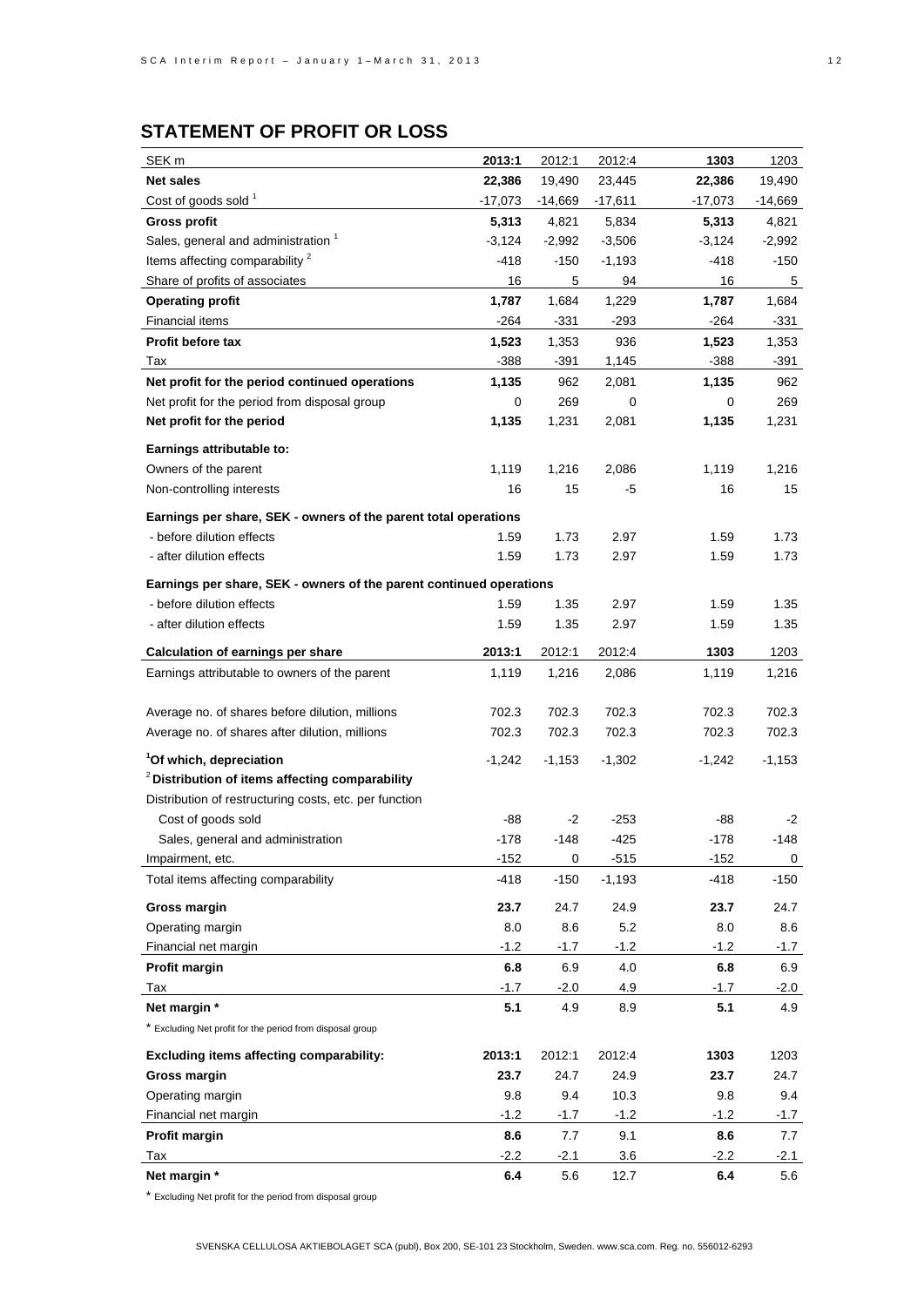# **STATEMENT OF PROFIT OR LOSS AND OTHER COMPREHENSIVE INCOME**

| SEK <sub>m</sub>                                                  | 2013:1   | 2012:1         | 2012:4 | 1303        | 1203   |
|-------------------------------------------------------------------|----------|----------------|--------|-------------|--------|
| Profit for the period                                             | 1,135    | 1,231          | 2,081  | 1,135       | 1,231  |
| Other comprehensive income for the period                         |          |                |        |             |        |
| Items never reclassified subsequently to profit or loss           |          |                |        |             |        |
| Actuarial gains/losses on defined benefit pension plans           | 787      | $-408$         | 162    | 787         | -408   |
| Incomce tax relating to components of other comprehensive income  | $-210$   | 76             | 11     | $-210$      | 76     |
|                                                                   | 577      | $-332$         | 173    | 577         | $-332$ |
| Items that may be reclassified subsequently to profit or loss     |          |                |        |             |        |
| Available-for-sale financial assets                               | 148      | 190            | 154    | 148         | 190    |
| Cash flow hedges                                                  | 134      | 117            | $-68$  | 134         | 117    |
| Exchange differences on translating foreign operations            | $-1,414$ | $-865$         | 1,362  | $-1,414$    | $-865$ |
| Gains/losses from hedges of net investments in foreign operations | 591      | 523            | $-893$ | 591         | 523    |
| Income tax relating to components of other comprehensive income   | $-414*$  | $-38$          | 20     | $-414*$     | -38    |
|                                                                   | $-955$   | $-73$          | 575    | $-955$      | $-73$  |
| Other comprehensive income for the period, net of tax             | $-378$   | $-405$         | 748    | $-378$      | $-405$ |
| Total comprehensive income for the period                         | 757      | 826            | 2,829  | 757         | 826    |
| Total comprehensive income attributable to:                       |          |                |        |             |        |
| Owners of the parent                                              | 757      | 819            | 2,871  | 757         | 819    |
| Non-controlling interests                                         | 0        | $\overline{7}$ | $-42$  | $\mathbf 0$ | 7      |
| *) Whereof a correction of previous year                          | $-249$   |                |        | $-249$      |        |

# **CONSOLIDATED STATEMENT OF COMPREHENSIVE INCOME**

| SEK m                                     | 1303   | 1203     |
|-------------------------------------------|--------|----------|
| Attributable to owners of the parent      |        |          |
| Opening balance, January 1                | 59,706 | 60,752   |
| Total comprehensive income for the period | 757    | 819      |
| <b>Dividend</b>                           | 0      | $-2,950$ |
| Revaluation of non-controlling interests  | -1     | $-1$     |
| <b>Closing balance</b>                    | 60,462 | 58,620   |
| <b>Non-controlling interests</b>          |        |          |
| Opening balance, January 1                | 458    | 539      |
| Total comprehensive income for the period | 0      | 7        |
| <b>Dividend</b>                           | -1     | 0        |
| <b>Closing balance</b>                    | 457    | 546      |
| Total equity, closing balance             | 60,919 | 59,166   |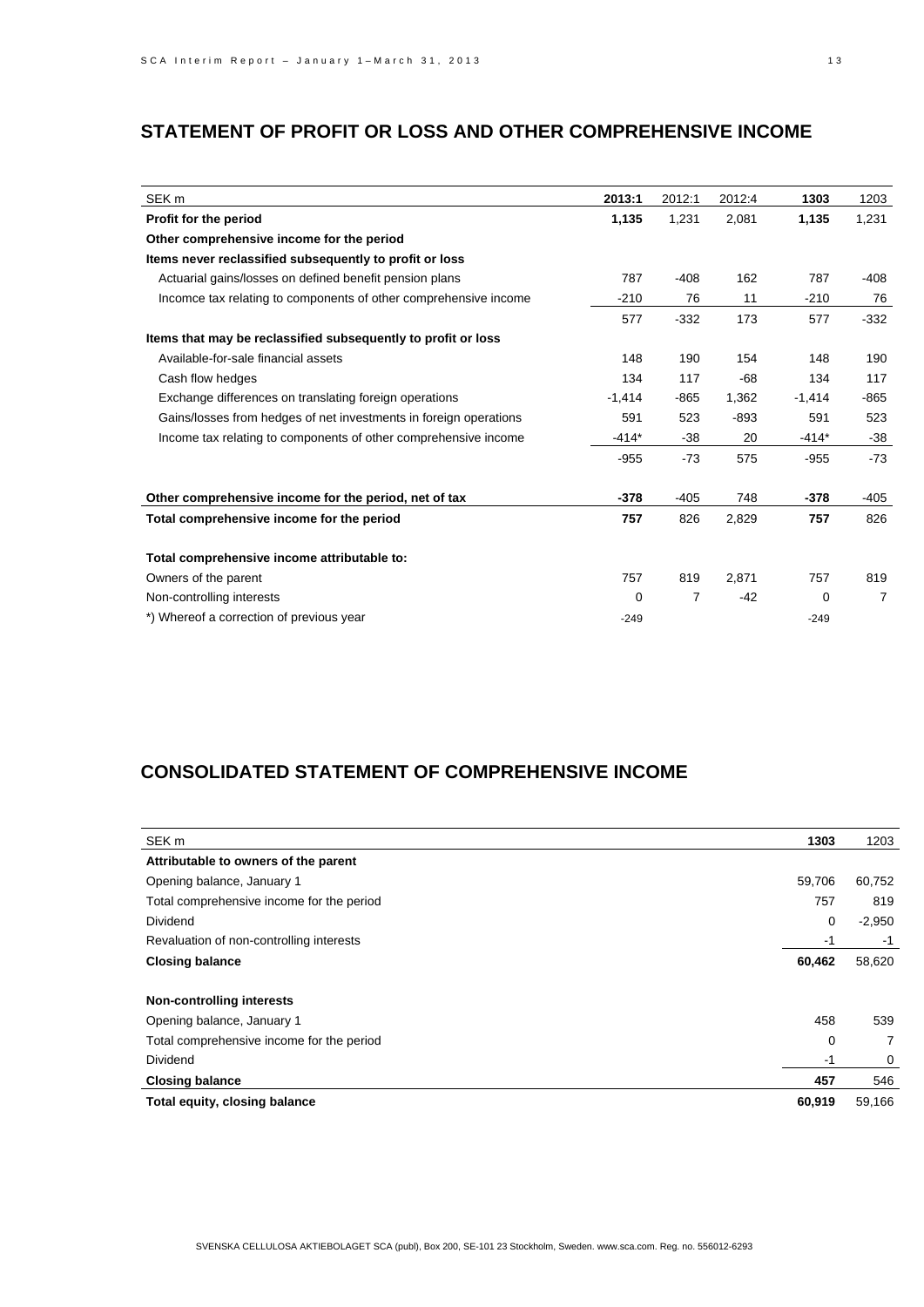# **CONSOLIDATED BALANCE SHEET**

| SEK <sub>m</sub>                                                                           | <b>Note</b> | March 31, 2013 | December 31, 2012 |
|--------------------------------------------------------------------------------------------|-------------|----------------|-------------------|
|                                                                                            |             |                |                   |
| <b>Assets</b>                                                                              |             |                |                   |
| Goodwill                                                                                   |             | 11,994         | 12,169            |
| Other intangible assets                                                                    |             | 5,209          | 5,460             |
| Tangible assets                                                                            |             | 73,712         | 74,205            |
| Shares and participations                                                                  |             | 2,511          | 2,517             |
| Non-current financial assets                                                               | 4           | 4,014          | 3,614             |
| Other non-current receivables                                                              | 4           | 960            | 905               |
| <b>Total non-current assets</b>                                                            |             | 98,400         | 98,870            |
| Operating receivables and inventories                                                      | 4           | 28,384         | 28,539            |
| <b>Current financial assets</b>                                                            | 4           | 203            | 168               |
| Non-current assets held for sale                                                           |             | 1,739          | 1,937             |
| Cash and cash equivalents                                                                  |             | 2,332          | 2,017             |
| <b>Total current assets</b>                                                                |             | 32,658         | 32,661            |
| <b>Total assets</b>                                                                        |             | 131,058        | 131,531           |
|                                                                                            |             |                |                   |
| <b>Equity</b>                                                                              |             |                |                   |
| Owners of the parent                                                                       |             | 60,462         | 59,706            |
| Non-controlling interests                                                                  |             | 457            | 458               |
| <b>Total equity</b>                                                                        |             | 60,919         | 60,164            |
|                                                                                            |             |                |                   |
| <b>Liabilities</b>                                                                         |             |                |                   |
| Provisions for pensions                                                                    |             | 4,571          | 4,861             |
| Other provisions                                                                           |             | 9,777          | 9,107             |
| Non-current financial liabilities                                                          | 4<br>4      | 23,136         | 23,759            |
| Other non-current liabilities<br><b>Total non-current liabilities</b>                      |             | 834<br>38,318  | 1,013<br>38,740   |
|                                                                                            |             |                |                   |
| Current financial liabilities <sup>1</sup>                                                 | 4           | 9,625          | 9,955             |
| Other current liabilities                                                                  | 4           | 22,196         | 22,672            |
| <b>Total current liabilities</b>                                                           |             | 31,821         | 32,627            |
| <b>Total liabilities</b>                                                                   |             | 70,139         | 71,367            |
| <b>Total equity and liabilities</b>                                                        |             | 131,058        | 131,531           |
|                                                                                            |             |                |                   |
| <sup>1</sup> Committed credit lines amount to SEK 16,972m of which unutilized SEK 16,972m. |             |                |                   |
| Debt/equity ratio                                                                          |             | 0.51           | 0.55              |
| Visible equity/assets ratio                                                                |             | 46%            | 45%               |
| Return on capital employed                                                                 |             | 7%             | 7%                |
| Return on equity                                                                           |             | 8%             | 8%                |
| <b>Excluding items affecting comparability:</b>                                            |             |                |                   |
| Return on capital employed                                                                 |             | 10%            | 10%               |
| Return on equity                                                                           |             | 12%            | 12%               |
|                                                                                            |             |                |                   |
| Equity per share, SEK                                                                      |             | 86             | 85                |
| Capital employed                                                                           |             | 91,825         | 93,091            |
| - of which working capital                                                                 |             | 7,039          | 6,625             |
| Provisions for restructuring costs are included in the balance sheet as follows:           |             |                |                   |
| - Other provisions*                                                                        |             | 647            | 613               |
| - Operating liabilities                                                                    |             | 600            | 630               |
| *) of which, provision for tax risks                                                       |             | 482            | 482               |
|                                                                                            |             |                |                   |
| Net debt                                                                                   |             | 30,906         | 32,927            |
| <b>Total Equity</b>                                                                        |             | 60,919         | 60,164            |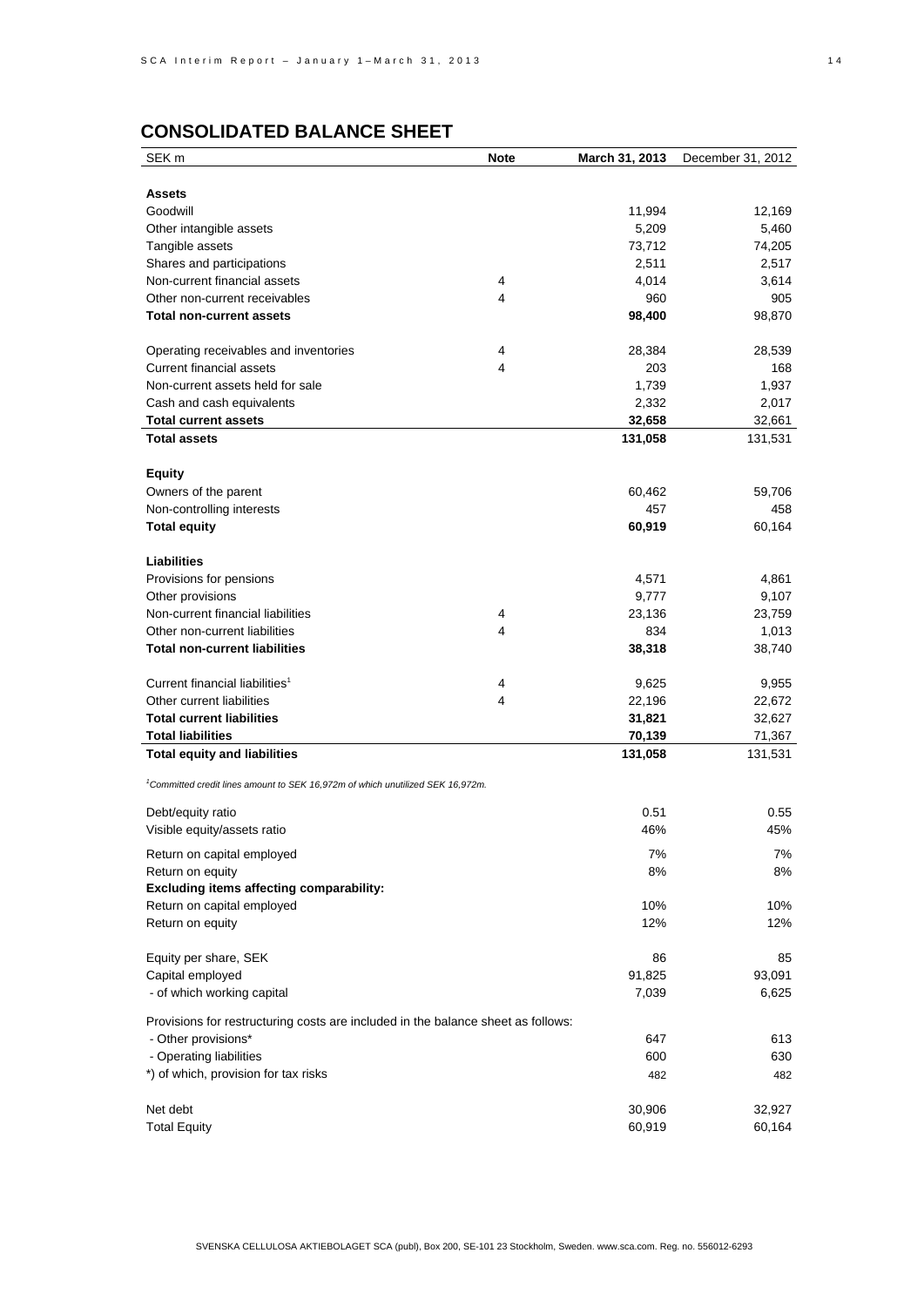# **NET SALES**

| SEK <sub>m</sub>       | 1303   | 1203   | 2013:1 |        | 2012:4 2012:3 | 2012:2 | 2012:1 | 2011:4   |
|------------------------|--------|--------|--------|--------|---------------|--------|--------|----------|
| Personal Care          | 6.604  | 6.241  | 6.604  | 7.033  | 6.490         | 6.530  | 6.241  | 6.529    |
| Tissue                 | 11.630 | 9.121  | 11.630 | 12.460 | 11.333        | 9.461  | 9.121  | 10.280   |
| <b>Forest Products</b> | 4.248  | 4.783  | 4.248  | 4.119  | 4.513         | 4.868  | 4.783  | 4.767    |
| Other                  | 83     | 380    | 83     | 222    | 248           | 418    | 380    | 393      |
| Intra-group deliveries | -179   | -1.035 | $-179$ | $-389$ | -384          | -1.004 | -1.035 | $-1.034$ |
| <b>Total net sales</b> | 22.386 | 19.490 | 22.386 | 23.445 | 22,200        | 20.273 | 19.490 | 20.935   |

## **OPERATING PROFIT**

| SEK <sub>m</sub>                                                              | 1303   | 1203   | 2013:1 | 2012:4   | 2012:3   | 2012:2 | 2012:1 | 2011:4   |
|-------------------------------------------------------------------------------|--------|--------|--------|----------|----------|--------|--------|----------|
| <b>Personal Care</b>                                                          | 810    | 668    | 810    | 884      | 847      | 781    | 668    | 792      |
| Tissue                                                                        | 1,235  | 925    | 1,235  | 1,419    | 1,275    | 1,021  | 925    | 1,046    |
| <b>Forest Products</b>                                                        | 257    | 331    | 257    | 318      | 281      | 433    | 331    | 479      |
| Other                                                                         | $-97$  | -90    | $-97$  | $-199$   | $-118$   | $-130$ | -90    | -178     |
| Total operating profit <sup>1</sup>                                           | 2,205  | 1,834  | 2,205  | 2,422    | 2,285    | 2,105  | 1,834  | 2,139    |
| <b>Financial items</b>                                                        | $-264$ | $-331$ | $-264$ | $-293$   | $-324$   | $-316$ | $-331$ | $-367$   |
| Profit before tax <sup>1</sup>                                                | 1,941  | 1,503  | 1,941  | 2,129    | 1,961    | 1,789  | 1,503  | 1,772    |
| Tax                                                                           | $-500$ | $-413$ | $-500$ | 853      | $-589$   | $-479$ | $-413$ | -480     |
| Net profit for the period from disposal group                                 | 0      | 269    | 0      | 0        | 0        | 234    | 269    | 265      |
| Net profit for the period <sup>2</sup>                                        | 1,441  | 1,359  | 1,441  | 2,982    | 1,372    | 1,544  | 1,359  | 1,557    |
| <sup>1</sup> Excluding items affecting comparability before tax amounting to: | $-418$ | $-150$ | -418   | $-1,193$ | $-1,031$ | $-260$ | $-150$ | $-5,287$ |
| <sup>2</sup> Excluding items affecting comparability after tax amounting to:  | $-306$ | $-128$ | $-306$ | $-901$   | $-1,002$ | $-226$ | $-128$ | $-4,959$ |

## **OPERATING MARGIN**

| %                      | 1303 | 1203      |      |      |      | 2013:1 2012:4 2012:3 2012:2 2012:1 2011:4 |      |                   |
|------------------------|------|-----------|------|------|------|-------------------------------------------|------|-------------------|
| Personal Care          |      | 12.3 10.7 | 12.3 | 12.6 | 13.1 | 12.0                                      | 10.7 | 12.1              |
| Tissue                 | 10.6 | 10.1      | 10.6 | 11.4 | 11.3 | 10.8                                      | 10.1 | 10.2 <sub>1</sub> |
| <b>Forest Products</b> | 6.0  | 6.9       | 6.0  | 7.7  | 6.2  | 8.9                                       | 6.9  | 10.0              |

# **STATEMENT OF PROFIT OR LOSS**

| SEK <sub>m</sub>                              | 2013:1    | 2012:4    | 2012:3    | 2012:2    | 2012:1    |
|-----------------------------------------------|-----------|-----------|-----------|-----------|-----------|
| <b>Net sales</b>                              | 22,386    | 23,445    | 22,200    | 20,273    | 19,490    |
| Cost of goods sold                            | $-17.073$ | $-17,611$ | $-17,038$ | $-15,131$ | $-14,669$ |
| <b>Gross profit</b>                           | 5,313     | 5,834     | 5,162     | 5,142     | 4,821     |
| Sales, general and administration             | $-3,124$  | $-3,506$  | $-2,955$  | $-3,019$  | $-2,992$  |
| Items affecting comparability                 | $-418$    | $-1,193$  | $-1,031$  | $-260$    | $-150$    |
| Share of profits of associates                | 16        | 94        | 78        | $-18$     | 5         |
| <b>Operating profit</b>                       | 1,787     | 1,229     | 1,254     | 1,845     | 1,684     |
| Financial items                               | $-264$    | $-293$    | $-324$    | $-316$    | $-331$    |
| Profit before tax                             | 1,523     | 936       | 930       | 1,529     | 1,353     |
| Taxes                                         | $-388$    | 1,145     | $-560$    | $-445$    | $-391$    |
| Net profit for the period from disposal group | 0         | 0         | 0         | 234       | 269       |
| Net profit for the period                     | 1.135     | 2.081     | 370       | 1.318     | 1.231     |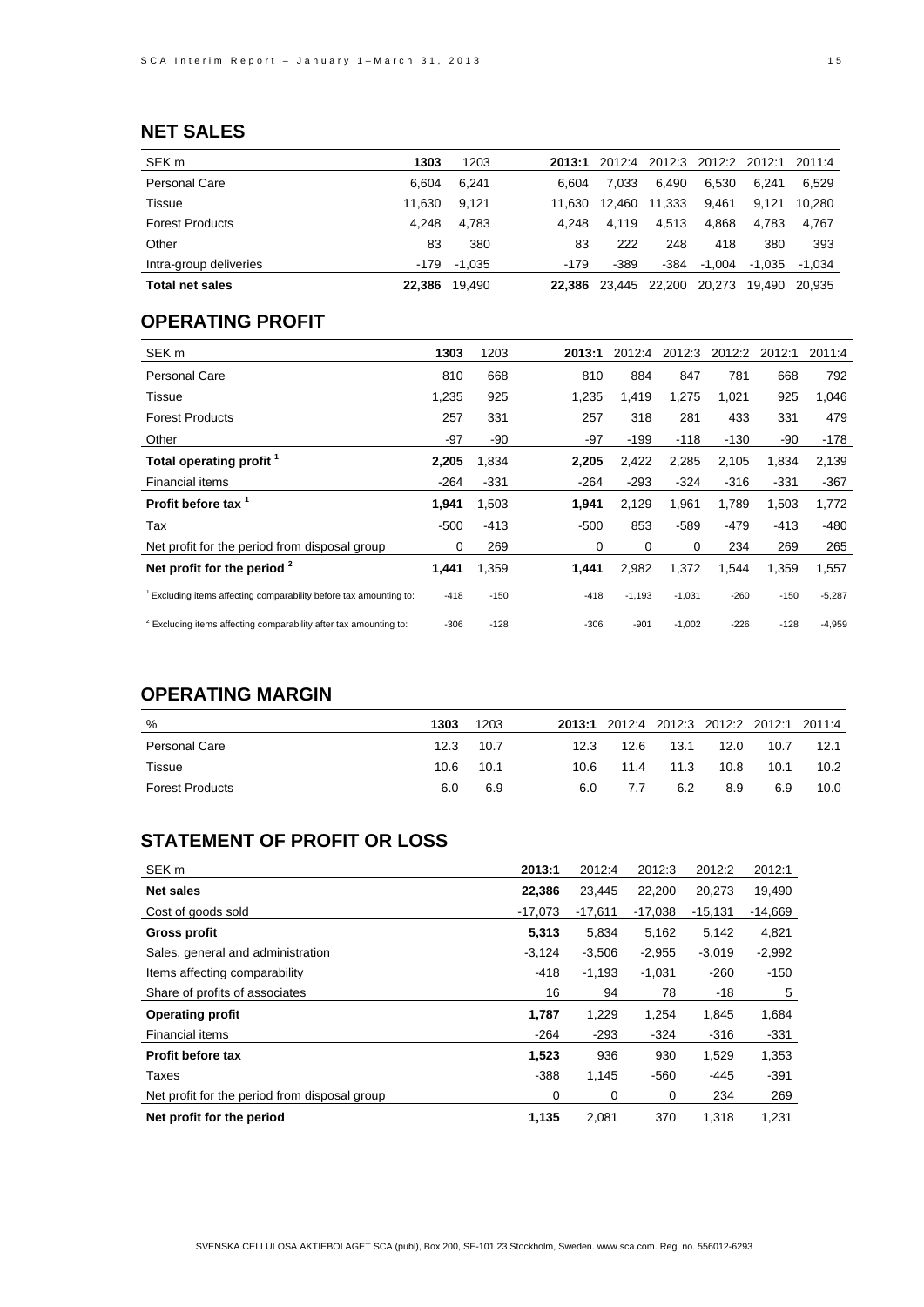# **INCOME STATEMENT PARENT COMPANY**

| SEK <sub>m</sub>          | 1303   | 1203   |
|---------------------------|--------|--------|
| Administrative expenses   | $-169$ | $-225$ |
| Other operating income    | 80     | 57     |
| Other operating expenses  | -53    | -57    |
| <b>Operating profit</b>   | $-142$ | $-225$ |
| Financial items           | -486   | $-716$ |
| Profit before tax         | $-628$ | $-941$ |
| Untaxed reserve and tax   | 137    | 217    |
| Net profit for the period | $-491$ | $-724$ |

## **BALANCE SHEET PARENT COMPANY**

| SEK <sub>m</sub>                         | March 31, 2013 | December 31, 2012 |
|------------------------------------------|----------------|-------------------|
| Intangible fixed assets                  |                |                   |
| Tangible fixed assets                    | 6,753          | 6,724             |
| Financial fixed assets                   | 124,572        | 124,804           |
| <b>Total fixed assets</b>                | 131,326        | 131,529           |
| Total current assets                     | 646            | 3,480             |
| <b>Total assets</b>                      | 131,972        | 135,009           |
|                                          |                |                   |
| Restricted equity                        | 10,996         | 10,996            |
| Unrestricted equity                      | 38,851         | 39,342            |
| Total equity                             | 49,847         | 50,338            |
| Untaxed reserves                         | 181            | 181               |
| Provisions                               | 1,193          | 1,194             |
| Non-current liabilities                  | 16,145         | 15,593            |
| <b>Current liabilities</b>               | 64,606         | 67,703            |
| Total equity, provisions and liabilities | 131,972        | 135,009           |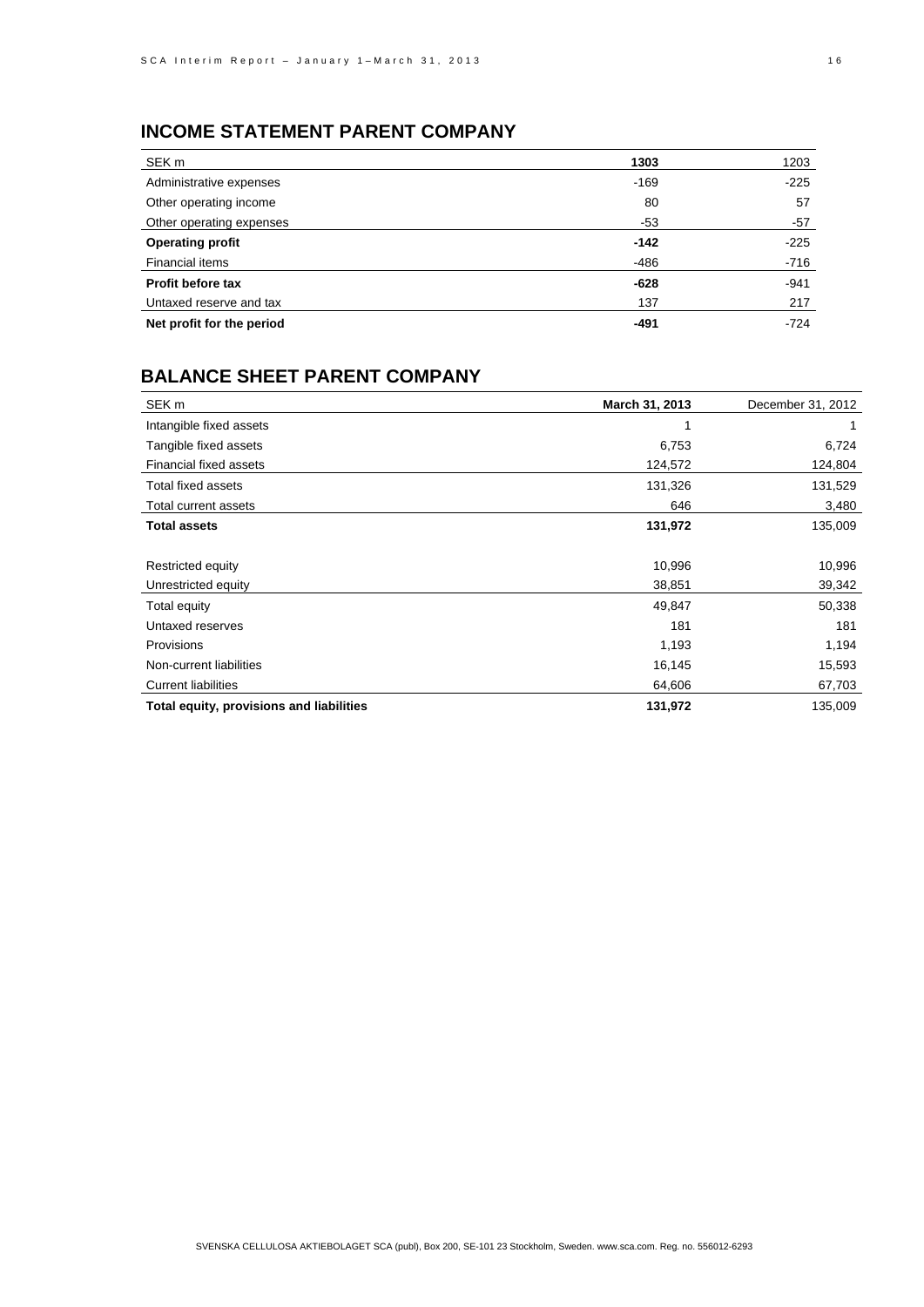# **NOTES**

## **1 ACCOUNTING PRINCIPLES**

This interim report has been prepared in accordance with IAS 34 and recommendation RFR 1 of the Swedish Financial Reporting Board (RFR), and with regard to the Parent Company, RFR 2. The accounting principles applied correspond to those described in the 2012 Annual Report.

Effective January 1, 2013, SCA applies the following new or amended IFRSs:

- IAS 19 Employee Benefits
- IFRS 13 Fair Value Measurement
- IAS 1 Presentation of Financial Statements Recognition of items in other comprehensive income

The amendments in IAS 19 Employee Benefits consist mainly of the removal of the corridor approach and the replacement of interest expenses and the expected return on plan assets by a net interest figure calculated using the discounting rate, based on the net surplus or deficit in the defined-benefit plan. For SCA, which already applies immediate recognition of actuarial gains and losses, the amendment imposes a restriction insofar as the return on plan assets in profit or loss is limited to a predetermined discounting rate instead of the company's long-term expectation of the actual return on plan assets, which applied through 2012. For 2012, the amended interest calculation would have reduced profit for the period by SEK 205m. IFRS 13 Fair Value Measurement aims to improve consistency and reduce complexity in the application of fair value measurement by providing a precise definition and a shared source in IFRS for fair value measurements and associated disclosures. The requirements do not expand the area of application for when fair value is required to be used, but provide guidance on how it should be applied when other IFRSs already require or permit fair value measurement. The standard is not expected to have any material impact on the Group. Other changes are not expected to have any material impact on the Group's or Parent Company's result of operations, financial position or disclosures.

The as of March 31 ongoing divestments – the Austrian publication paper mill in Laarkirchen and the conditions set by the European Commission for divestments of operations previously belonging to Georgia-Pacific – have been classified as non-current assets held for sale. Thus these non-current assets are stated at fair value less selling costs.

### **2 RISKS AND UNCERTAINTIES**

SCA's risk exposure and risk management are described on pages 56–61 of the 2012 Annual Report. No significant changes have taken place that have affected the reported risks.

Risks in conjunction with company acquisitions are analyzed in the due diligence processes that SCA carries out prior to all acquisitions. In cases where acquisitions have been carried out that may affect the assessment of SCA's risk exposure, these are described under the heading "Other events" in interim reports.

#### **Risk management processes**

SCA's board decides on the Group's strategic direction, based on recommendations made by Group management. Responsibility for the long-term, overall management of strategic risks corresponds to the company's delegation structure, from the Board to the CEO and from the CEO to the business unit heads. This means that most operational risks are managed by SCA's business units at the local level, but that they are coordinated when considered necessary. The tools used in this coordination consist primarily of the business units' regular reporting and the annual strategy process, where risks and risk management are a part of the process.

SCA's financial risk management is centralized, as is the Group's internal bank for the Group companies' financial transactions and management of the Group's energy risks. Financial risks are managed in accordance with the Group's finance policy, which is adopted by SCA's board and which – together with SCA's energy risk policy – makes up a framework for risk management. Risks are aggregated and followed up on a regular basis to ensure compliance with these guidelines. SCA has also centralized other risk management.

SCA has a staff function for internal audit, which monitors compliance in the organization with the Group's policies.

## **3 RELATED PARTY TRANSACTIONS**

No transactions have been carried out between SCA and related parties that had a material impact on the company's financial position and results of operations.